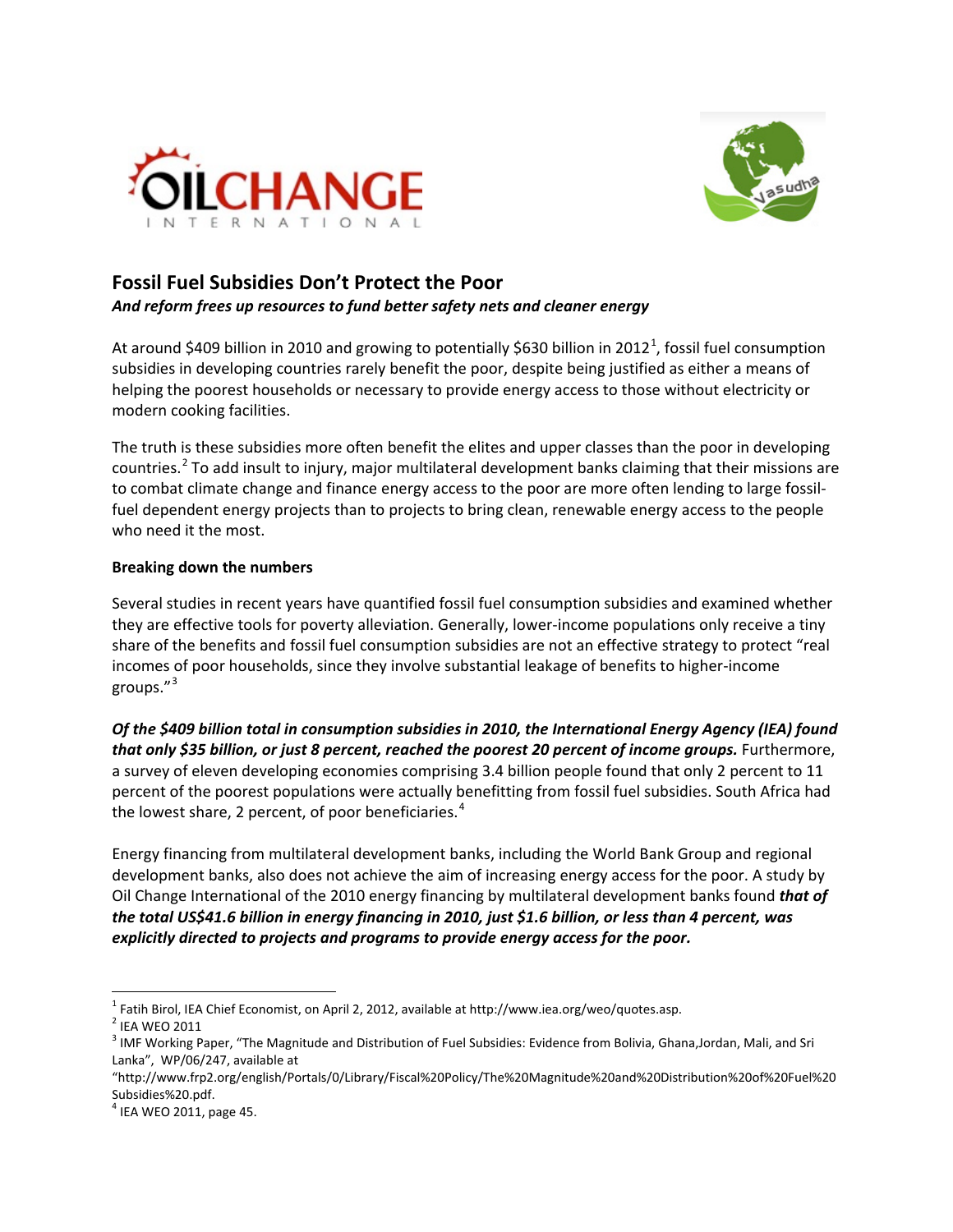This against the pressing need to provide energy access to around 1.3 billion people worldwide and clean cooking facilities to 2.7 billion people, mostly living in rural sub-Saharan Africa or developing Asia. On this point, the IEA observes that "at present, energy access funding tends to be directed primarily toward large-scale electricity infrastructure. This does not always reach the poorest households. Access to funding at a local level is essential to support initiatives that cater effectively for local needs, building local financial and technical capacity and stimulating sectoral development… The prize would be a major contribution to social and economic development, and helping to avoid the premature death of 1.[5](#page-1-0) million people per year."<sup>5</sup>

## **Here is why fossil fuel consumption subsidies just don't work**

Fossil fuel consumption subsidies are often justified to offset the costs of petroleum, liquid petroleum gas (LPG), kerosene and electricity. Subsidies intended to reach the poor are often economically inefficient because richer households use more fuel and benefit much more from the subsidy, while poor households are only able to afford a small amount, even at subsidized rates. Artificially low prices can also lead to the fuel being diverted to other uses than for which the subsidy was intended, including selling fuel across borders or on the black market or being used for less efficient end uses.<sup>[6](#page-1-1)</sup>

The UN Environment Program also points out that energy subsidies can hurt the poor in other ways, specifically by supporting conventional, centralized energy over small-scale, distributed, labor intensive alternatives. This can mean fewer job opportunities within a community and can also mean more pollution from power plants and refineries, which the poor are less able to move away from.<sup>[7](#page-1-2)</sup>

The Vasudha Foundation conducted on-the-ground surveys of energy services to the poor in eight states in India and found that in "almost every policy design, subsidies and budgetary allocations intended to benefit the poor, end up benefiting primarily the well-off sections of the society thereby compounding the continuously 'poor' state of India's rural energy infrastructure."[8](#page-1-3)

In electricity subsidization, where the generation is dependent on coal, oil or gas, subsidies assist households that are already connected to a grid. In India, for example, this accounts for only about 56 percent of the population. Gasoline and diesel subsidies benefit people who own cars or other vehicles. In this case, poorer households simply cannot afford the car, let alone the fuel. Vasudha found that "the case remains the same with regard to the supply of other energy fuels, such as liquefied petroleum gas (LPG) and kerosene, with the urban rich being the major beneficiaries of these subsidies with very little trickling down to the rural population."

## **Better policy tools exist to protect and provide energy access to the poor**

<span id="page-1-0"></span> $<sup>5</sup>$  Ibid., page 469.</sup>

<span id="page-1-1"></span><sup>&</sup>lt;sup>6</sup> "Reforming Energy Subsidies: Opportunities to Contribute to the Climate Change Agenda," United Nations Environment Programme Division of Technology, Industry and Economics, 2008.  $<sup>7</sup>$  Ibid.</sup>

<span id="page-1-3"></span><span id="page-1-2"></span><sup>&</sup>lt;sup>8</sup>Krishnaswamy, S. and Chatpalliwar, S. "Energy Services to the Poor: Are they truly subsidized? An assessment of 'Economics and Willingness to pay" Vasudha Foundation and & Samvad, November 2011, available at [http://vasudha-india.org/publications/900385358\\_Energy%20Services%20to%20the%20Poor%20-](http://vasudha-india.org/publications/900385358_Energy%20Services%20to%20the%20Poor%20-%20Are%20they%20Truly%20Subsidized_November%202011.pdf) [%20Are%20they%20Truly%20Subsidized\\_November%202011.pdf.](http://vasudha-india.org/publications/900385358_Energy%20Services%20to%20the%20Poor%20-%20Are%20they%20Truly%20Subsidized_November%202011.pdf)